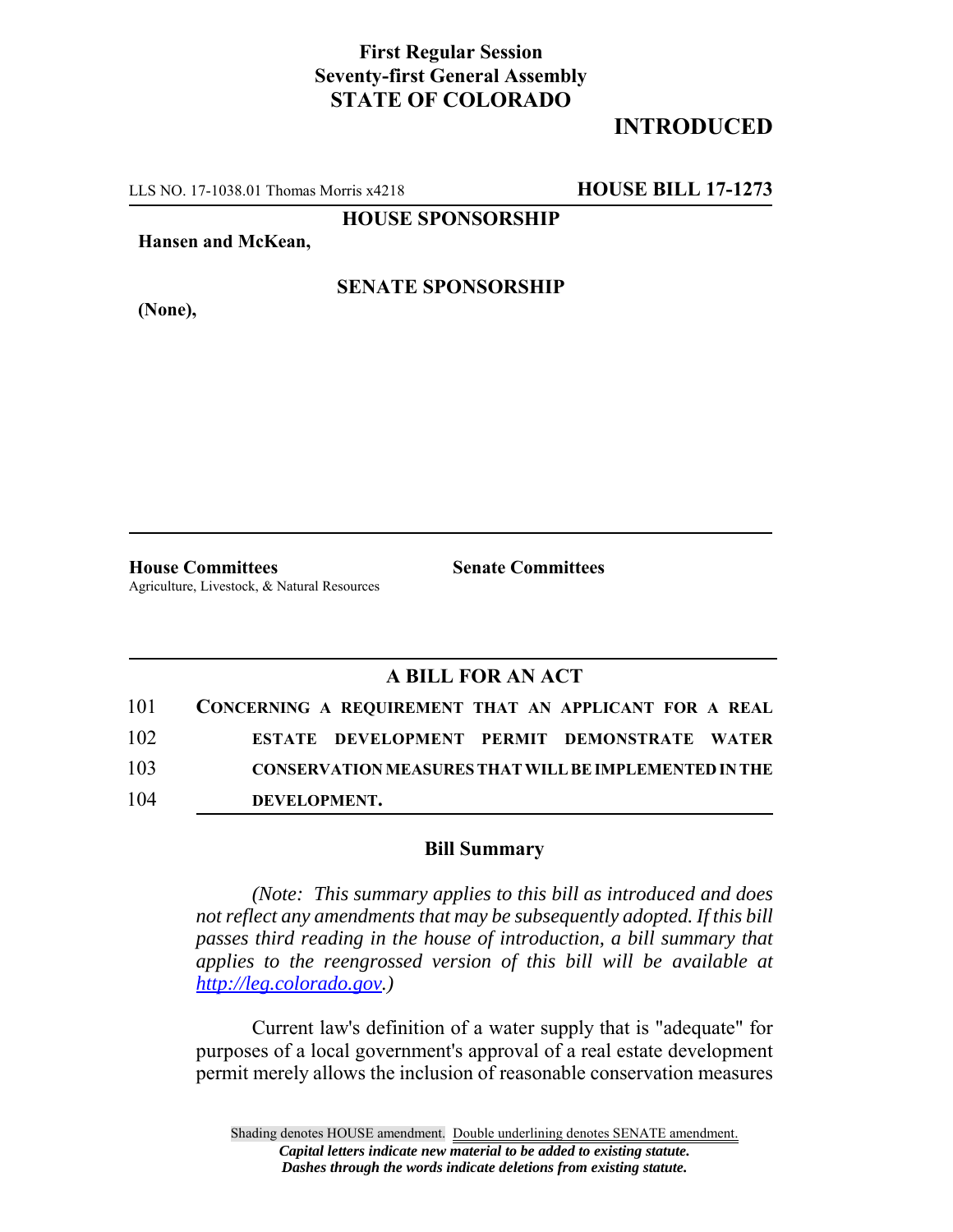and water demand management measures to account for hydrologic variability. The bill amends the definition to include reasonable conservation measures and water demand management measures to reduce water needs and account for hydrologic variability (**section 2** of the bill) and prohibits the local government from approving the permit application unless the applicant demonstrates that appropriate water conservation and demand management measures have been included in the water supply plan (**section 3**).

Current law also requires an applicant for a real estate development permit to demonstrate to the local government issuing the permit:

- ! The water conservation measures, if any, that may be implemented within the development; and
- ! The water demand management measures, if any, that may be implemented to account for hydrologic variability.

**Section 4** requires the applicant to demonstrate:

- The water conservation measures that will be implemented within the development to reduce indoor and outdoor demand; and
- ! The water demand management measures that will be implemented to account for hydrologic variability.

1 *Be it enacted by the General Assembly of the State of Colorado:*

2 **SECTION 1.** In Colorado Revised Statutes, 29-20-301, **add**

- $3 \quad (1)(b.5)$  as follows:
- 

4 **29-20-301. Legislative declaration.** (1) The general assembly:

- 5 (b.5) FINDS THAT ACQUIRING NEW WATER SUPPLIES TO PROVIDE
- 6 FOR COLORADO'S GROWING POPULATION COULD INCREASE CONFLICT
- 7 BETWEEN NEW WATER USERS AND EXISTING WATER RIGHT HOLDERS, AND
- 8 THAT BY REDUCING THE WATER NEEDS OF FUTURE DEVELOPMENT
- 9 THROUGH WATER CONSERVATION AND DEMAND MANAGEMENT PRACTICES,
- 10 CONFLICT CAN SIMILARLY BE REDUCED;
- 11 **SECTION 2.** In Colorado Revised Statutes, 29-20-302, **amend** 12  $(1)$  as follows:
- 13 **29-20-302. Definitions.** As used in this part 3, unless the context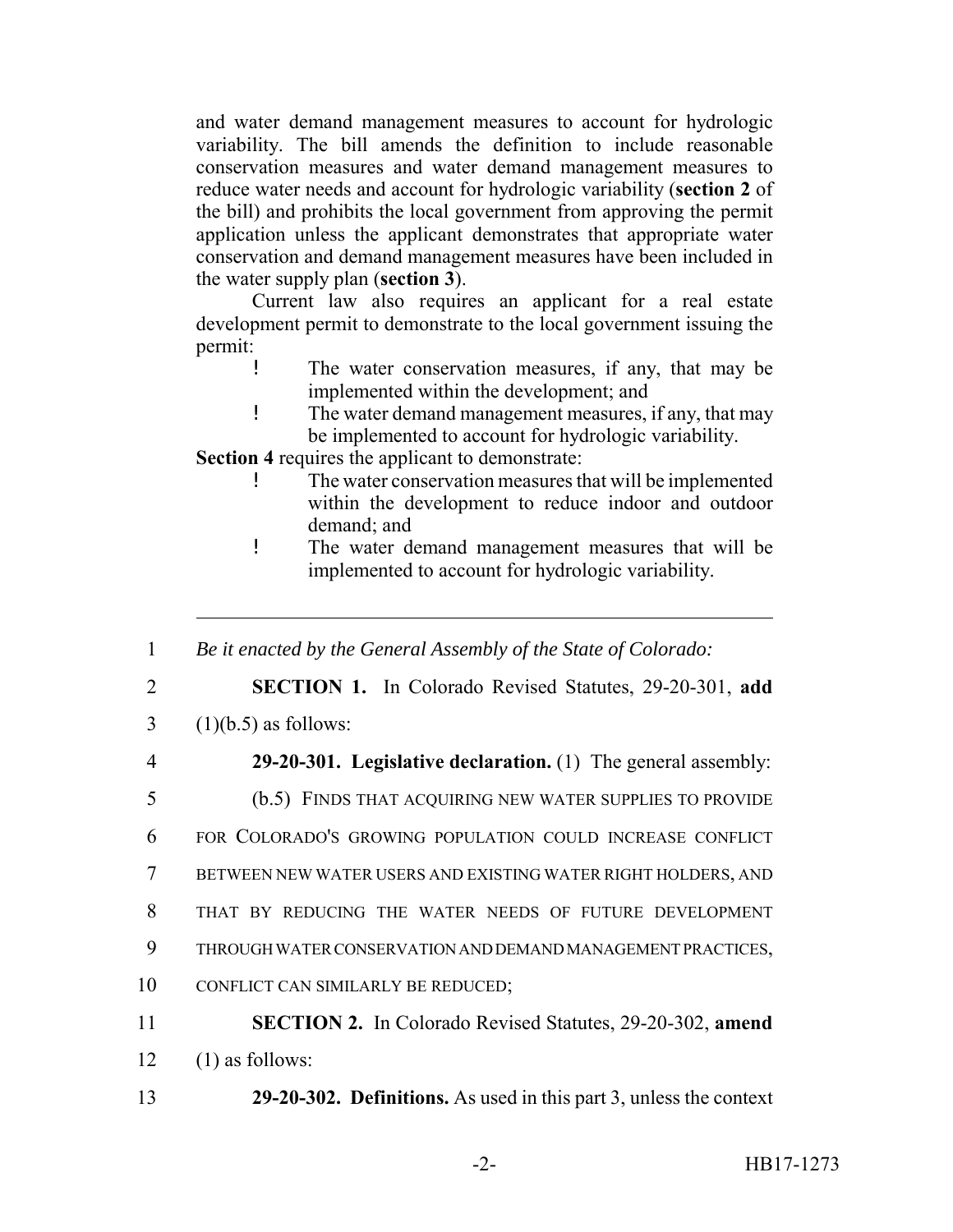otherwise requires:

 (1) "Adequate" means a water supply that will be sufficient for build-out of the proposed development in terms of quality, quantity, dependability, and availability to provide a supply of water for the type 5 of development proposed, and may include INCLUDES reasonable conservation measures and water demand management measures to REDUCE WATER NEEDS AND account for hydrologic variability.

 **SECTION 3.** In Colorado Revised Statutes, 29-20-303, **amend** (1) as follows:

 **29-20-303. Adequate water supply for development.** (1) A local government shall not approve an application for a development permit unless it determines in its sole discretion, after considering the application and all of the information provided, that the applicant has satisfactorily demonstrated that the proposed water supply will be adequate AND THAT WATER CONSERVATION AND DEMAND MANAGEMENT MEASURES HAVE BEEN INCLUDED IN THE WATER SUPPLY PLAN. A local government shall make such determination only once during the development permit approval process unless the water demands or supply of the specific project for which the development permit is sought are materially changed. A local government shall have the discretion to determine the stage in the development permit approval process at which such determination is made.

 **SECTION 4.** In Colorado Revised Statutes, 29-20-304, **amend** 24 (1) introductory portion,  $(1)(d)$ ,  $(1)(e)$ ,  $(2)$  introductory portion,  $(2)(d)$ , 25 (2)(e), (3)(c), and (3)(d) as follows:

 **29-20-304. Water supply requirements.** (1) Except as specified in subsections (2) and (3) of this section, an applicant for a development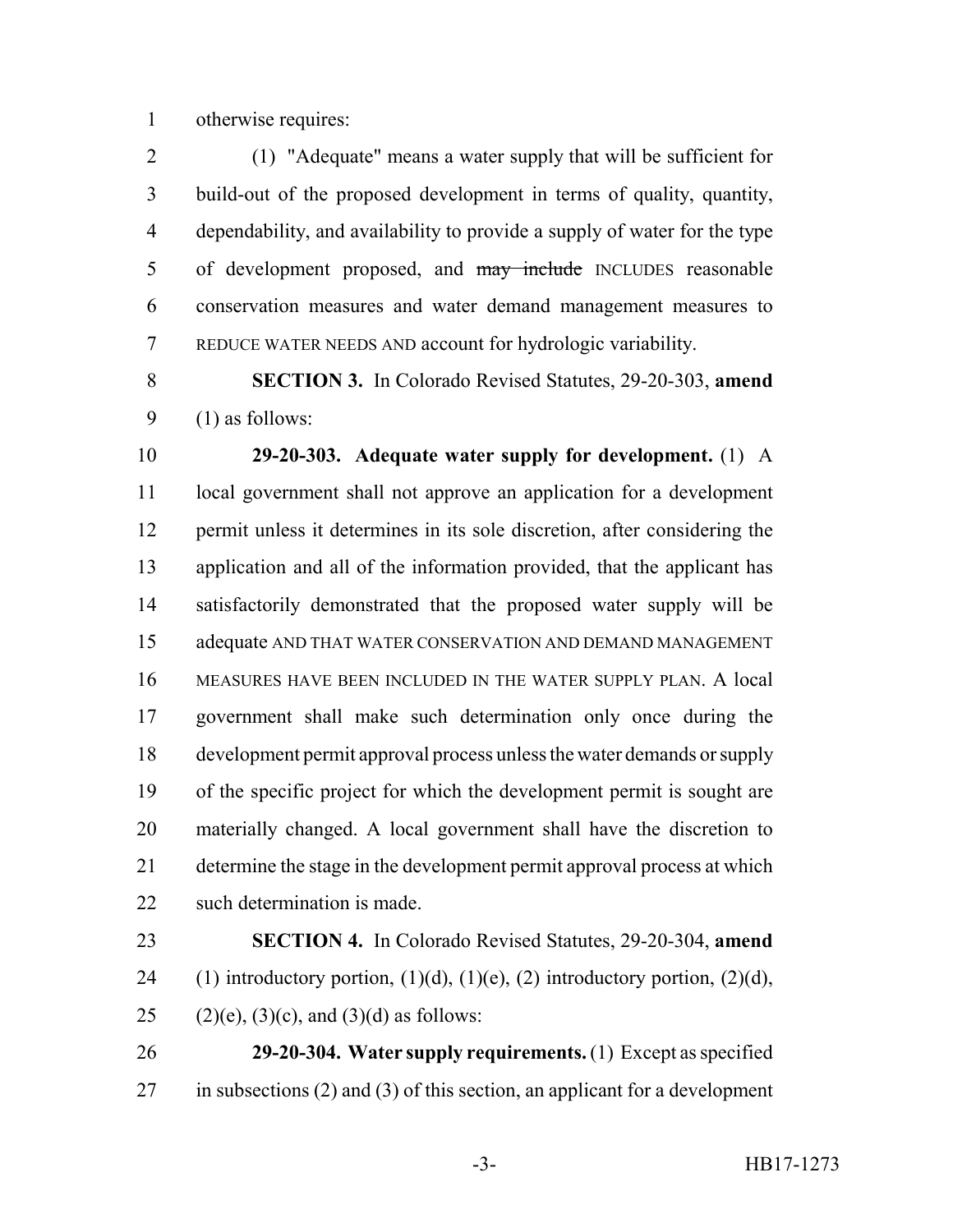permit shall submit estimated water supply requirements for the proposed development in a report prepared by a registered professional engineer or 3 water supply expert acceptable to the local government. The report shall MUST include THE FOLLOWING ELEMENTS THAT THE LOCAL JURISDICTION MAY UTILIZE:

6 (d) Water conservation measures  $\frac{d}{dx}$  that  $\frac{d}{dx}$  will be implemented within the development TO REDUCE INDOOR AND OUTDOOR DEMAND;

9 (e) Water demand management measures if any, that may WILL be implemented within the development to account for hydrologic variability; and

 (2) If the development is to be served by a water supply entity, the local government may allow the applicant to submit, in lieu of the report required by subsection (1) of this section, a letter prepared by a registered professional engineer or by a water supply expert from the water supply entity stating whether the water supply entity is willing to commit and its ability to provide an adequate water supply for the proposed development. The water supply entity's engineer or expert shall prepare the letter if so 19 requested by the applicant. At a minimum, the letter shall MUST include: 20 (d) Water conservation measures  $\frac{d}{dx}$  that may WILL be implemented within the proposed development TO REDUCE INDOOR AND OUTDOOR DEMAND; 23 (e) Water demand management measures if any, that may WILL be implemented to address hydrologic variations; and

 (3) In the alternative, an applicant shall not be required to provide a letter or report identified pursuant to subsections (1) and (2) of this section if the water for the proposed development is to be provided by a